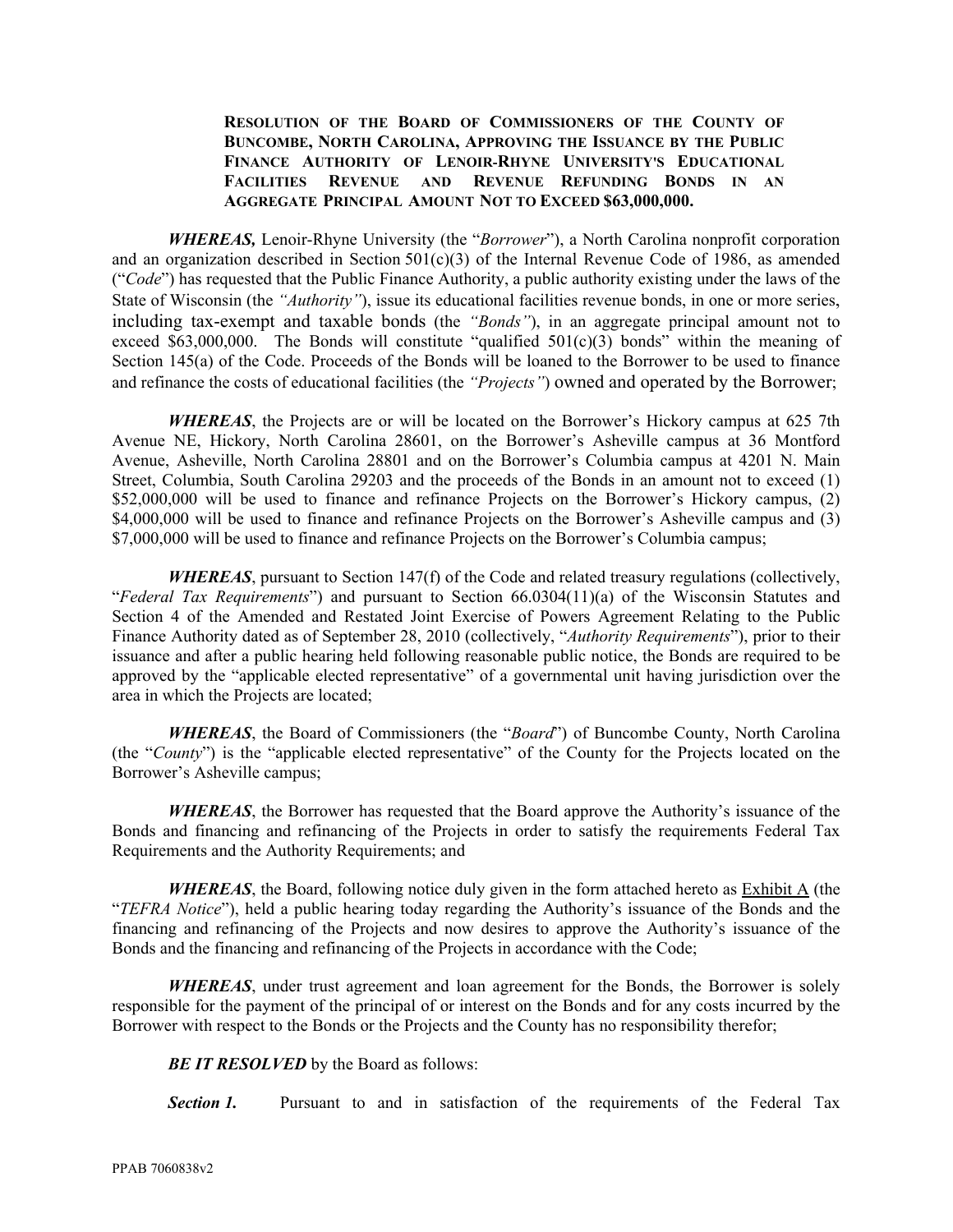Requirements and the Authority Requirements, the Board hereby approves (a) the Authority's issuance of the Bonds in an aggregate principal amount of not to exceed \$63,000,000, and (b) the financing and refinancing of the Projects located in the County.

**Section 2.** The County has no responsibility for the payment of the principal of or interest on the Bonds or for any costs incurred by the Borrower with respect to the Bonds or the Projects.

**Section 3.** This resolution is effective immediately on its passage.

Read, approved and adopted this 19th day of April, 2022.

## ATTEST BOARD OF COMMISSIONERS FOR THE COUNTY OF BUNCOMBE

 $\rm\,By:$ 

Lamar Joyner, Clerk Brownie Newman, Chairman

APPROVED AS TO FORM

 $\mathcal{L}_\text{max}$ 

County Attorney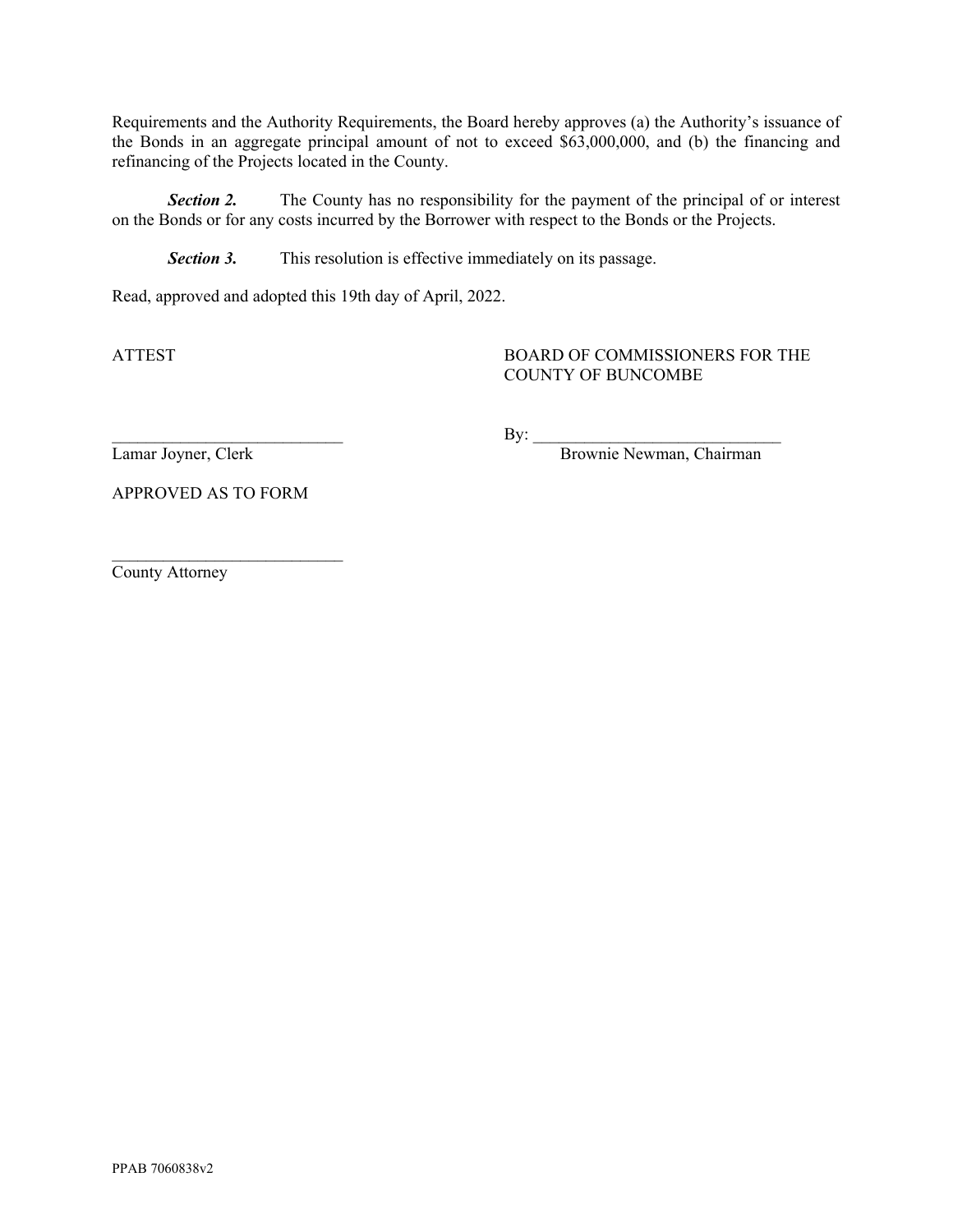| <b>STATE OF NORTH CAROLINA</b> |     |
|--------------------------------|-----|
|                                | SS: |
| COUNTY OF BUNCOMBE             |     |

I, *Lamar Joyner,* Clerk to the Board of Commissioners of the County of Buncombe, North Carolina *DO HEREBY CERTIFY* that the foregoing is a true and exact copy of a resolution entitled "**RESOLUTION OF THE BOARD OF COMMISSIONERS OF THE COUNTY OF BUNCOMBE, NORTH CAROLINA, APPROVING THE ISSUANCE BY THE PUBLIC FINANCE AUTHORITY OF ITS EDUCATIONAL FACILITIES REVENUE AND REVENUE REFUNDING BONDS IN AN AGGREGATE PRINCIPAL AMOUNT NOT TO EXCEED \$63,000,000**" adopted by the Board of Commissioners of the County of Buncombe, North Carolina, at a meeting held on April 19, 2022.

*WITNESS* my hand and the corporate seal of the County of Buncombe, North Carolina, this the day of April, 2022.

 $\overline{a}$ 

[SEAL]

Lamar Joyner Clerk to the Board County of Buncombe, North Carolina